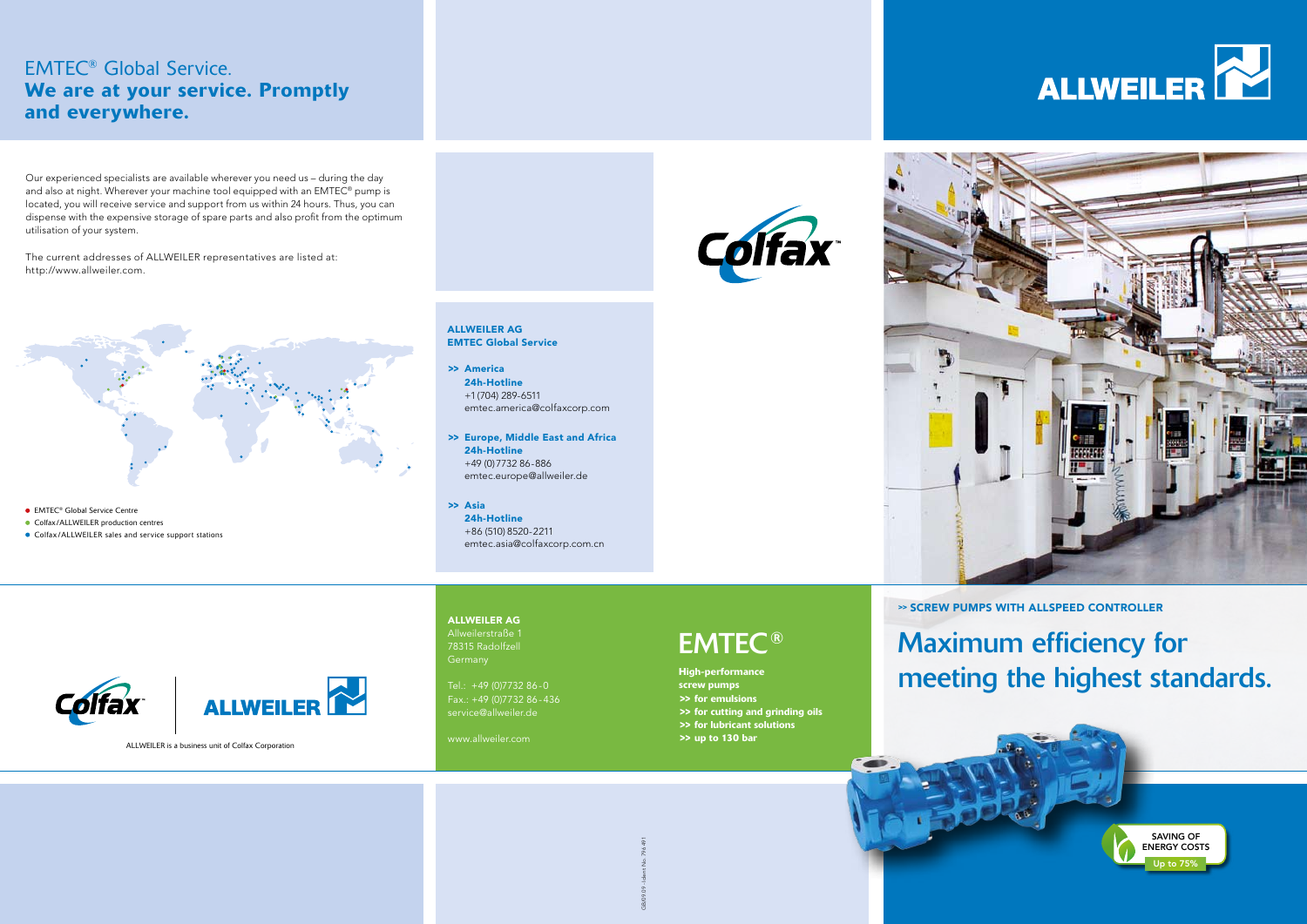Established in 1860, ALLWEILER has a longstanding tradition as a German manufacturer of pumps. Today ALLWEILER is the market and technology leader in the areas of ship-building, power generation and special industrial applications. Our product portfolio, which is unparalleled in this industry, includes centrifugal pumps, propeller pumps, screw pumps and progressive cavity pumps as well as complete pump systems. Moreover we offer hose pumps and macerators. In addition to our range of products, we sell the pumps and solutions of our sister companies Zenith (gear pumps) and LSC (lubrication and oil purification systems).

#### We offer solutions.

ALLWEILER customers benefit from our knowhow, which has been acquired over generations. A very important factor for the success of our company is to reflect the voice of the customer: While developing ALLWEILER products, we put the customer requirements in the forefront. Our pumps are tailored exactly for the specific areas of application and feature high quality and reliability. A comprehensive service and personal, competent on-site consultation round off our range of services.

#### Successful all over the world.

The Colfax Corporation is one of the international industry leaders. As a part of this corporate group, we make use of the international sales structures and profit from the synergies and the transfer of know-how within the Colfax subsidiaries. Our presence worldwide is guaranteed through our establishments and affiliated companies.

ALLWEILED FR

### ALLWEILER AG. Cutting edge technology of the market leader.

### EMTEC® screw pumps. Technology that pays for itself everyday.



#### Cost reduction through high-tech

"If you are looking for econo efficiency in fluid handling, we are the experts."

We use state-of-the-art development and production methods and are experts for issues pertaining to material and sealings. Our aim is clearly defined: The best economic use of your ALLWEILER pump and thereby minimisation of the total costs of ownership (TCO). Based on this philosophy, we develop first-class, innovative solutions, e.g. intelligent auxiliary modules for equipping your pump with specific Smart technologies. Faults that may lead to leakages, overheated bearings and defective sealings are identified at an early stage and can be eliminated immediately – a worthwhile advantage for substantially reducing the maintenance and life cycle costs.

You want to install EMTEC<sup>®</sup>, but your system is tailored to suit another pump and is already in operation. Do not worry: We have retrofitting kits ready, with which you can adapt EMTEC® quickly and easily to



The dry installation with mounting foot is particularly maintenance-friendly and specially suitable for the operation with admission pressure. A silicon carbide mechanical seal guarantees high service life.

High-speed processing, minimum tolerances, short cycle times, maximum process security – the modern production technology puts forth extreme demands. This is where EMTEC® screw pumps offer a major advantage.

#### Maximum service life.

The housing body is made from specially hardened grey cast iron (EN-GJL) and the housing surface is hard (like ceramic) in the contact area of the screw spindles. In practice, this means: As against systems made from other materials – such as SiC –, the EMTEC® is particularly insensitive to wear, shocks, gas loads or short-term reversion of rotation.



#### The material that is used for the best.

The special material combinations of EMTEC® combine maximum possible hardness with optimum elasticity and fracture toughness.

#### Optimum variants for every application.

EMTEC® screw pumps are available in variants D8.6 and DQ. D8.6 is particularly recommended for dry installation because of its mechanical seal and SAE flange. The DQ version has a rotary shaft seal (FPM) and is thus well-suited for tank installation. The liquid is let in by default through an axial intake port. The extension length of the pump can be varied easily and as required.

Stefan Werner Product manager ALLWEILER AG

### **Comprehensive range of application**

EMTEC® is suitable for >> Machine tools of all kinds >> All lubricants >> Pressures ranging from 3 to 130 bar

>> Flow rates from 0 to 1000 l/min

#### **Easy replacement in existing systems**

#### Dry installation

#### Tank top mounting

Because of the tank mounting flange, EMTEC® can be easily installed with pressure pipe joints on the tank cover at reasonable costs.

#### Submerged version

As against the dry version, the submerged version (tank installation) saves space, maintenance and costs. The leakage remains completely in the tank.

#### Free installation

Any other horizontal or vertical position can be selected for the installation of EMTEC® (motor arrangement top).







Basic material: Special steel Hardening zone 62 HRC



### Easy, cost-effective, space-saving: Installation as per your requirements.



Special hardened Ceramic boundary cast 62 HRC

layer 1200 HV

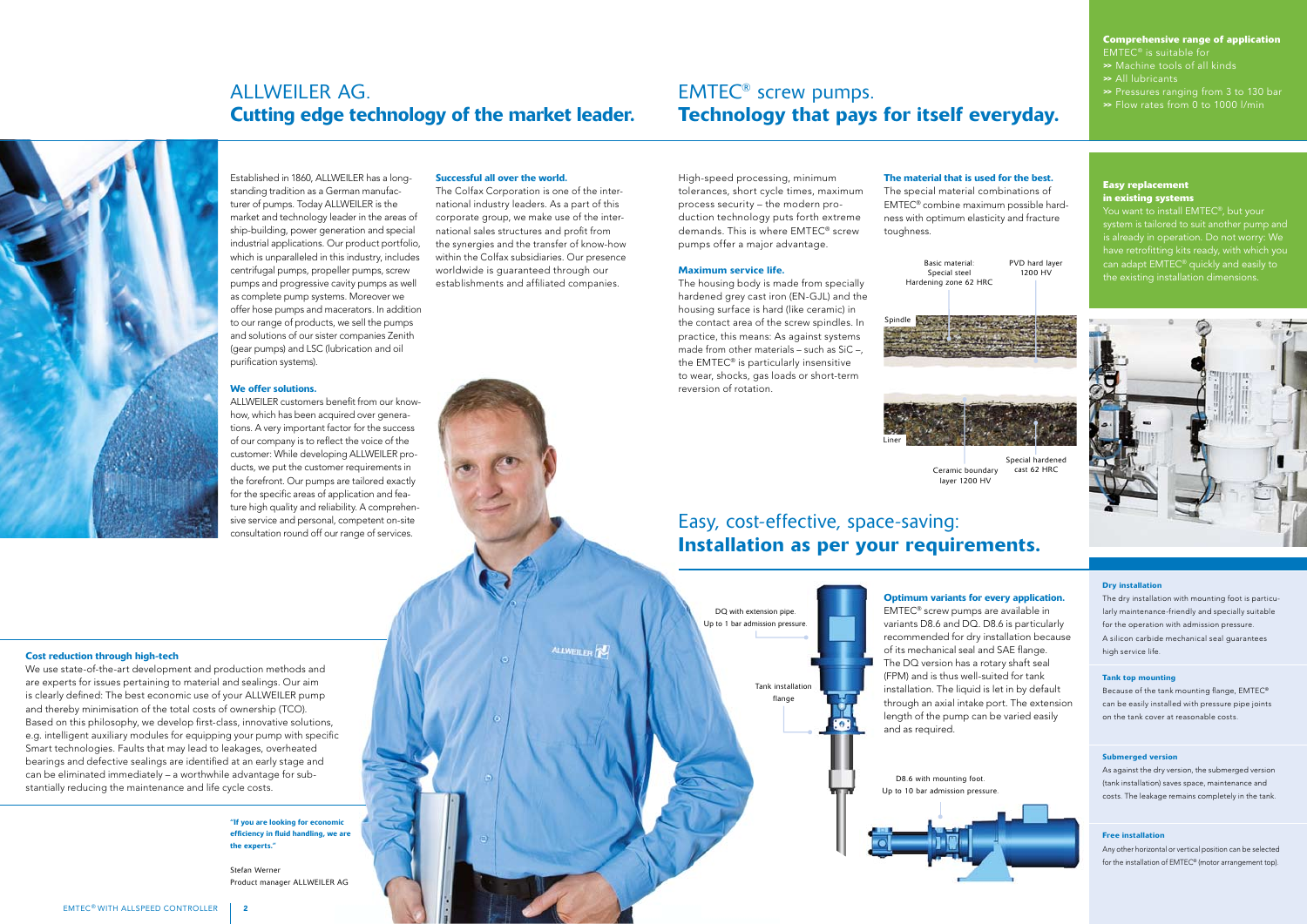#### High tolerance to contamination

External ball bearing, lubricated for life. Protected against getting washed out with a labyrinth seal.



Shaft seal in the D8.6 version with maintenance-free and highly wear-resistant silicon carbide mechanical seal in conformance with DIN EN 12 756.

>> More than 80% efficiency is achieved particularly while conveying cutting oils, even at high pressures. As compared to e.g. multi-staged centrifugal

### EMTEC® screw pump. Every detail is an advantage.

#### **Wide conveying range**

>> Numerous pump sizes and spindle pitch angles; fine gradation of the flow rate over the entire output range.

#### **High efficiency**

#### Ease of servicing Resistance to wear Service-friendly pump designs; simple assembly and easy to dismantle. Long service life due to highly wear-resistant, specially hardened liner. Universal application As against a centrifugal pump, EMTEC® has a broader pressure range with "rigid" flow parameters independent of the pressure increase. Zero Maintenance Minimisation of pulsation Extremely low-frequency pulsing pressure of only 1 to 2% of the feed pressure: Uniform cooling efficiency, pulsation damper not required, no pipe fatigue. Maximum performance data Flow rate Q up to 1,000 l/min Pressure rise  $p_d$  up to 120 bar\*<br>Supply pressure  $p_a$  up to 10 bar Supply pressure  $p_s$  up to 10 bar<br>Temperature t up to 80 °C Temperature Viscosity  $\mu$  1 to 2,000 mm<sup>2</sup>/s Degree of contam. up to 250 mg/l Degree of filtration up to 100 um **Versatility Toughness** Complete, vibration-free, hydrostatic axial thrust compensation with special compensation bushes. Resistance to high pressure Extra long pressure compensation piston with labyrinth seal. Variable assembly due to in-built tank mounting flange. High impermeability of the connections through flanges according SAE. Alternatively, installation is also possible by pipe thread. **Safety Durability** Higher pump service life due to highly wear-resistant PVD-coated spindles; minimisation of the surface load

pumps, the required drive out-

put reduces by up to 40%.

\* Depending upon the pumped medium, speed and size

### Low sound power level

Sound power only 68 dBA at a speed of 2,900 1/min and 10 kW through long effector system.